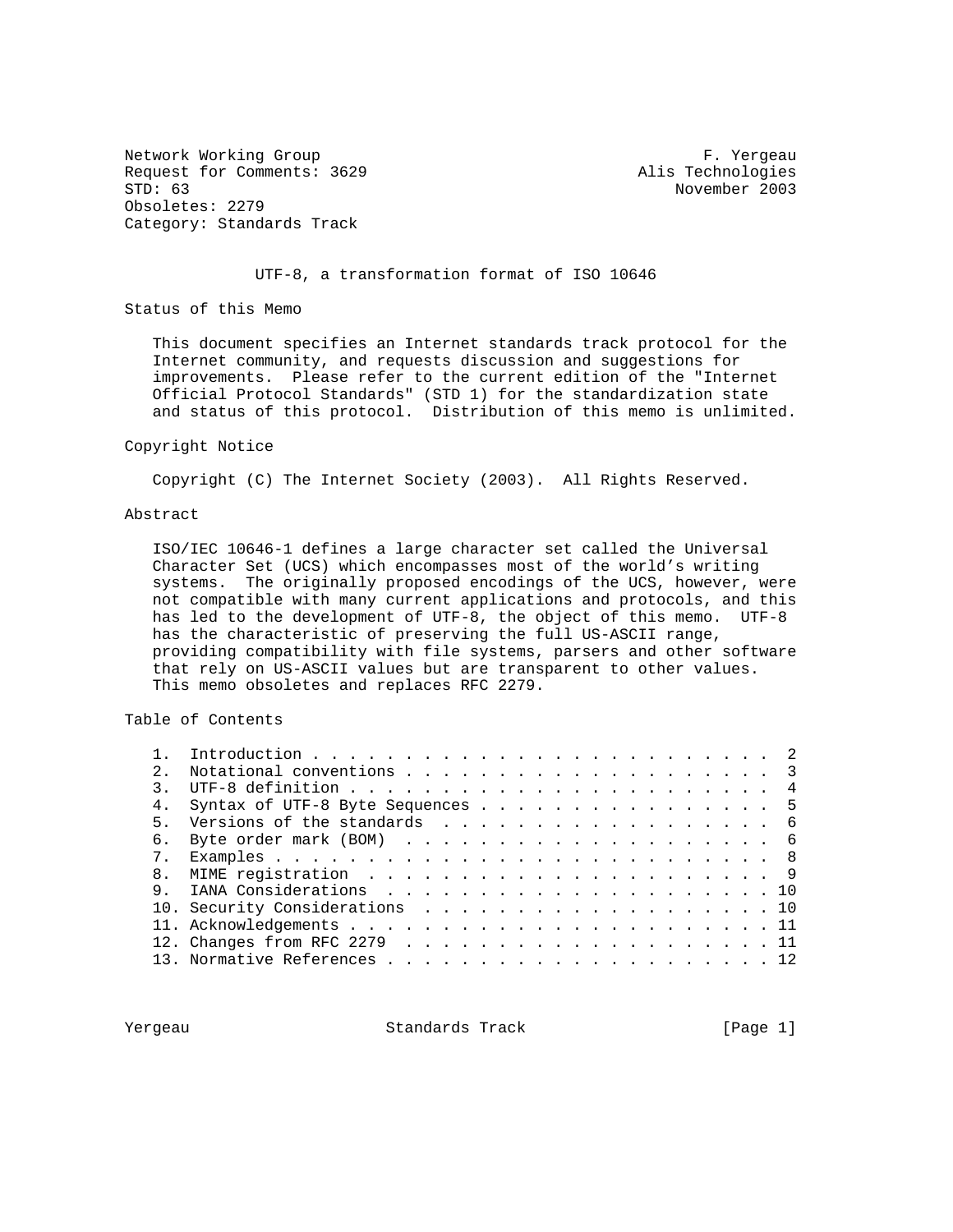|  | 16. Intellectual Property Statement 13 |  |  |  |  |  |  |  |  |
|--|----------------------------------------|--|--|--|--|--|--|--|--|
|  |                                        |  |  |  |  |  |  |  |  |
|  | 18. Full Copyright Statement 14        |  |  |  |  |  |  |  |  |
|  |                                        |  |  |  |  |  |  |  |  |

### 1. Introduction

 ISO/IEC 10646 [ISO.10646] defines a large character set called the Universal Character Set (UCS), which encompasses most of the world's writing systems. The same set of characters is defined by the Unicode standard [UNICODE], which further defines additional character properties and other application details of great interest to implementers. Up to the present time, changes in Unicode and amendments and additions to ISO/IEC 10646 have tracked each other, so that the character repertoires and code point assignments have remained in sync. The relevant standardization committees have committed to maintain this very useful synchronism.

 ISO/IEC 10646 and Unicode define several encoding forms of their common repertoire: UTF-8, UCS-2, UTF-16, UCS-4 and UTF-32. In an encoding form, each character is represented as one or more encoding units. All standard UCS encoding forms except UTF-8 have an encoding unit larger than one octet, making them hard to use in many current applications and protocols that assume 8 or even 7 bit characters.

 UTF-8, the object of this memo, has a one-octet encoding unit. It uses all bits of an octet, but has the quality of preserving the full US-ASCII [US-ASCII] range: US-ASCII characters are encoded in one octet having the normal US-ASCII value, and any octet with such a value can only stand for a US-ASCII character, and nothing else.

 UTF-8 encodes UCS characters as a varying number of octets, where the number of octets, and the value of each, depend on the integer value assigned to the character in ISO/IEC 10646 (the character number, a.k.a. code position, code point or Unicode scalar value). This encoding form has the following characteristics (all values are in hexadecimal):

 o Character numbers from U+0000 to U+007F (US-ASCII repertoire) correspond to octets 00 to 7F (7 bit US-ASCII values). A direct consequence is that a plain ASCII string is also a valid UTF-8 string.

Yergeau Standards Track [Page 2]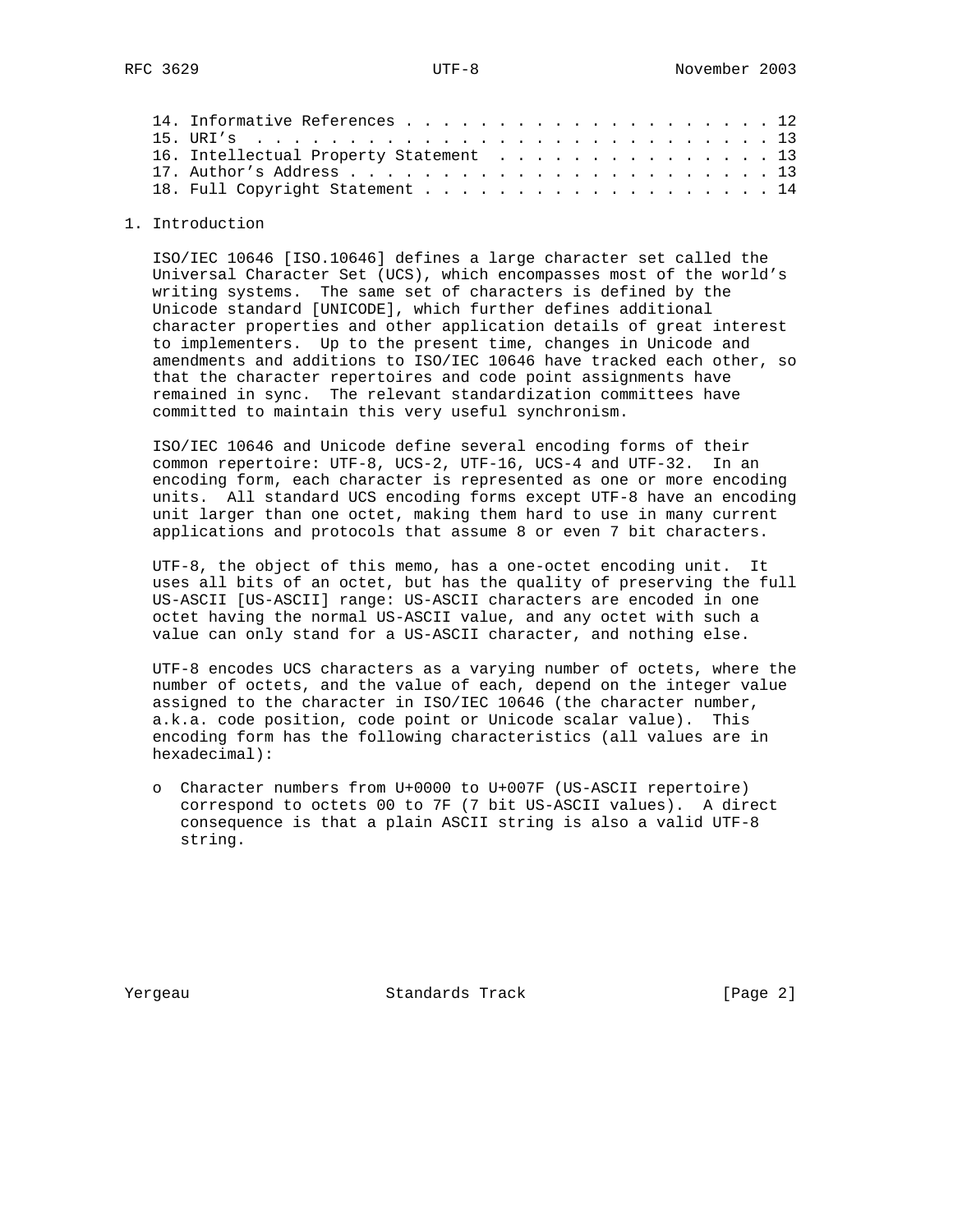- o US-ASCII octet values do not appear otherwise in a UTF-8 encoded character stream. This provides compatibility with file systems or other software (e.g., the printf() function in C libraries) that parse based on US-ASCII values but are transparent to other values.
- o Round-trip conversion is easy between UTF-8 and other encoding forms.
- o The first octet of a multi-octet sequence indicates the number of octets in the sequence.
- o The octet values C0, C1, F5 to FF never appear.
- o Character boundaries are easily found from anywhere in an octet stream.
- o The byte-value lexicographic sorting order of UTF-8 strings is the same as if ordered by character numbers. Of course this is of limited interest since a sort order based on character numbers is almost never culturally valid.
- o The Boyer-Moore fast search algorithm can be used with UTF-8 data.
- o UTF-8 strings can be fairly reliably recognized as such by a simple algorithm, i.e., the probability that a string of characters in any other encoding appears as valid UTF-8 is low, diminishing with increasing string length.

 UTF-8 was devised in September 1992 by Ken Thompson, guided by design criteria specified by Rob Pike, with the objective of defining a UCS transformation format usable in the Plan9 operating system in a non disruptive manner. Thompson's design was stewarded through standardization by the X/Open Joint Internationalization Group XOJIG (see [FSS\_UTF]), bearing the names FSS-UTF (variant FSS/UTF), UTF-2 and finally UTF-8 along the way.

2. Notational conventions

 The key words "MUST", "MUST NOT", "REQUIRED", "SHALL", "SHALL NOT", "SHOULD", "SHOULD NOT", "RECOMMENDED", "MAY", and "OPTIONAL" in this document are to be interpreted as described in [RFC2119].

 UCS characters are designated by the U+HHHH notation, where HHHH is a string of from 4 to 6 hexadecimal digits representing the character number in ISO/IEC 10646.

Yergeau Standards Track [Page 3]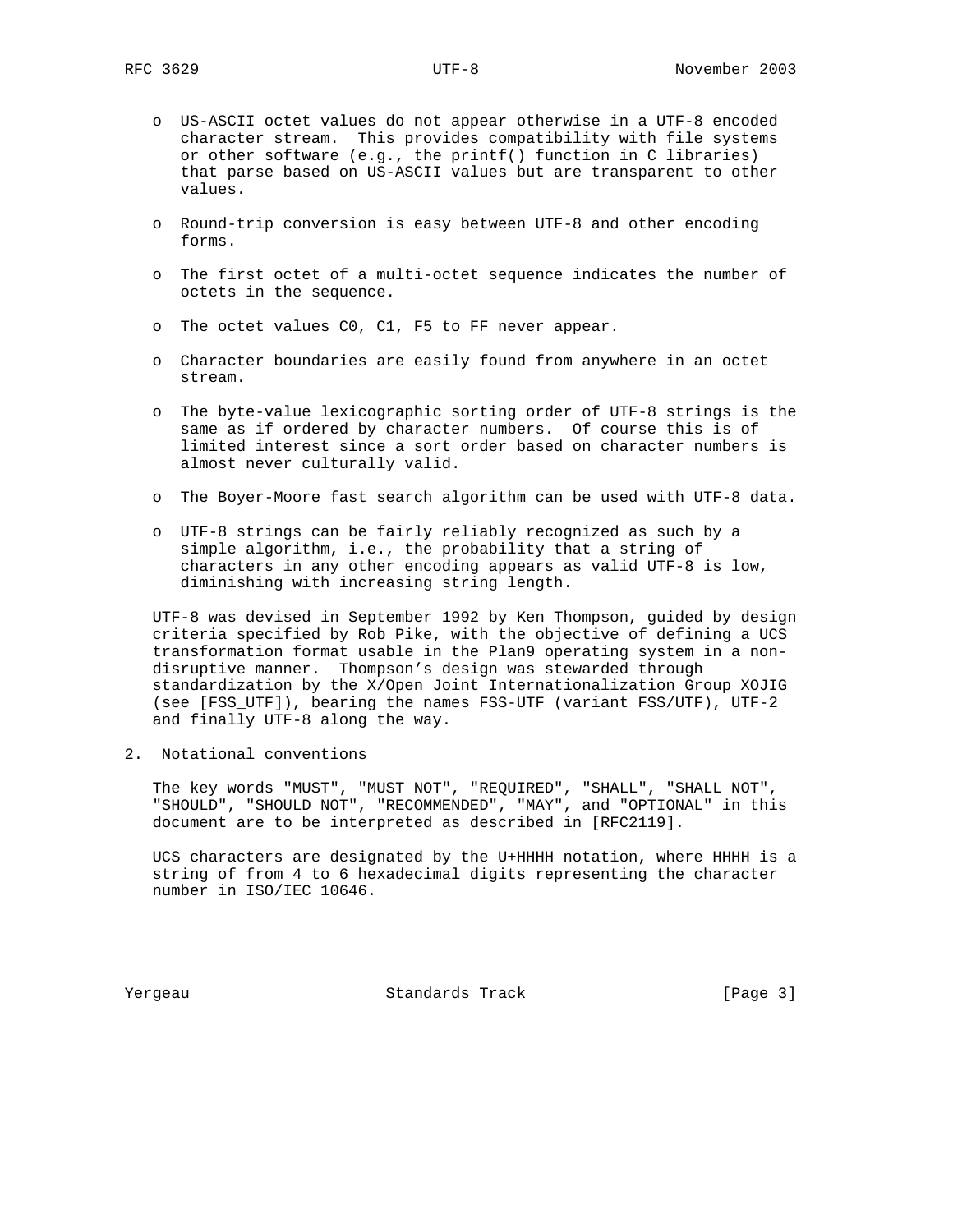# 3. UTF-8 definition

 UTF-8 is defined by the Unicode Standard [UNICODE]. Descriptions and formulae can also be found in Annex D of ISO/IEC 10646-1 [ISO.10646]

 In UTF-8, characters from the U+0000..U+10FFFF range (the UTF-16 accessible range) are encoded using sequences of 1 to 4 octets. The only octet of a "sequence" of one has the higher-order bit set to 0, the remaining 7 bits being used to encode the character number. In a sequence of n octets, n>1, the initial octet has the n higher-order bits set to 1, followed by a bit set to 0. The remaining bit(s) of that octet contain bits from the number of the character to be encoded. The following octet(s) all have the higher-order bit set to 1 and the following bit set to 0, leaving 6 bits in each to contain bits from the character to be encoded.

 The table below summarizes the format of these different octet types. The letter x indicates bits available for encoding bits of the character number.

| Char, number range  | UTF-8 octet sequence                |  |  |  |  |  |  |  |
|---------------------|-------------------------------------|--|--|--|--|--|--|--|
| (hexadecimal)       | (binary)                            |  |  |  |  |  |  |  |
| 0000 0000-0000 007F | Oxxxxxxx                            |  |  |  |  |  |  |  |
| 0000 0080-0000 07FF | $110xxxxx$ $10xxxxx$                |  |  |  |  |  |  |  |
| 0000 0800-0000 FFFF | 1110xxxx 10xxxxxx 10xxxxxx          |  |  |  |  |  |  |  |
| 0001 0000-0010 FFFF | 11110xxx 10xxxxxx 10xxxxxx 10xxxxxx |  |  |  |  |  |  |  |

Encoding a character to UTF-8 proceeds as follows:

- 1. Determine the number of octets required from the character number and the first column of the table above. It is important to note that the rows of the table are mutually exclusive, i.e., there is only one valid way to encode a given character.
- 2. Prepare the high-order bits of the octets as per the second column of the table.
- 3. Fill in the bits marked x from the bits of the character number, expressed in binary. Start by putting the lowest-order bit of the character number in the lowest-order position of the last octet of the sequence, then put the next higher-order bit of the character number in the next higher-order position of that octet, etc. When the x bits of the last octet are filled in, move on to the next to last octet, then to the preceding one, etc. until all x bits are filled in.

Yergeau Standards Track [Page 4]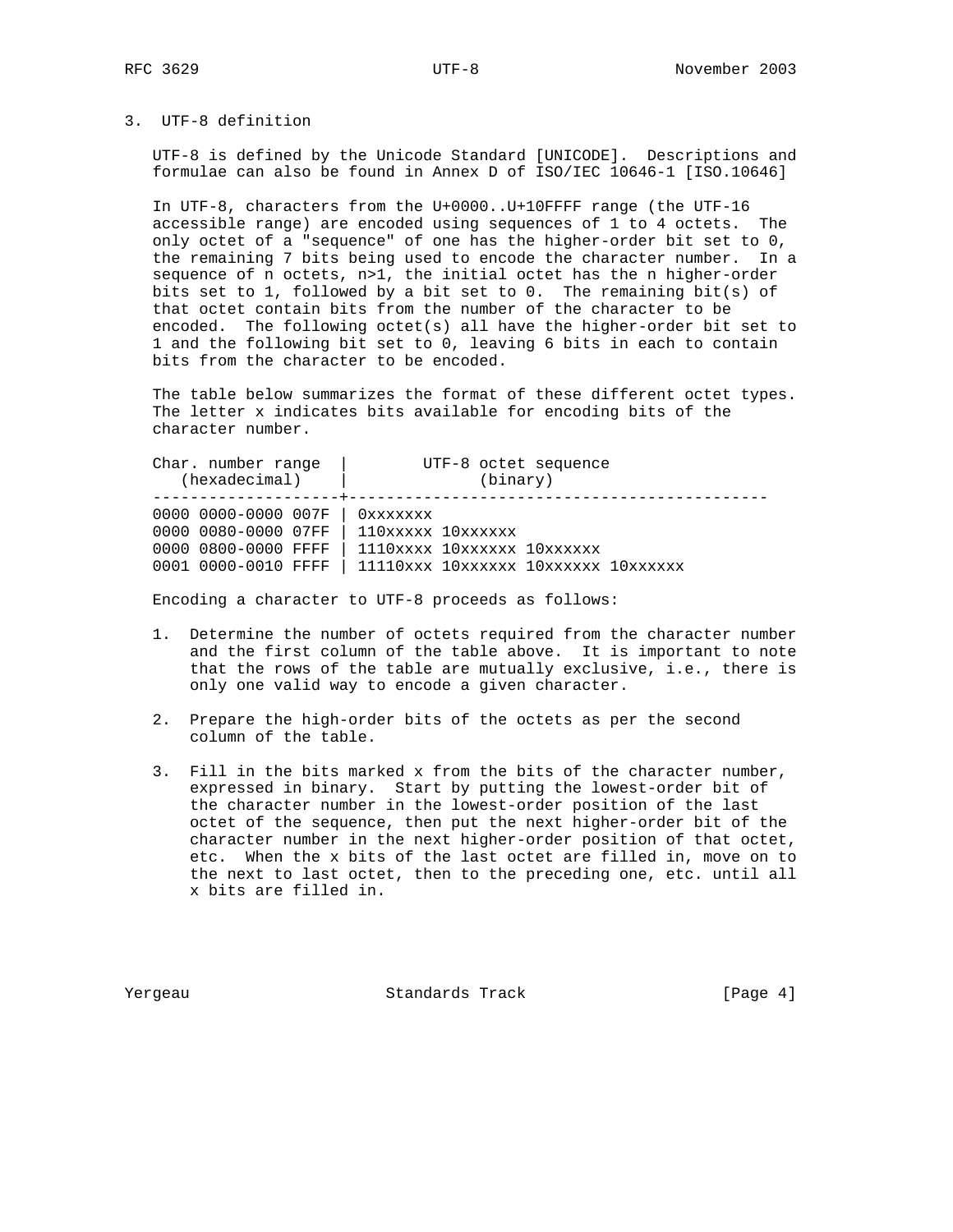The definition of UTF-8 prohibits encoding character numbers between U+D800 and U+DFFF, which are reserved for use with the UTF-16 encoding form (as surrogate pairs) and do not directly represent characters. When encoding in UTF-8 from UTF-16 data, it is necessary to first decode the UTF-16 data to obtain character numbers, which are then encoded in UTF-8 as described above. This contrasts with CESU-8 [CESU-8], which is a UTF-8-like encoding that is not meant for use on the Internet. CESU-8 operates similarly to UTF-8 but encodes the UTF-16 code values (16-bit quantities) instead of the character number (code point). This leads to different results for character numbers above 0xFFFF; the CESU-8 encoding of those characters is NOT valid UTF-8.

Decoding a UTF-8 character proceeds as follows:

- 1. Initialize a binary number with all bits set to 0. Up to 21 bits may be needed.
- 2. Determine which bits encode the character number from the number of octets in the sequence and the second column of the table above (the bits marked x).
- 3. Distribute the bits from the sequence to the binary number, first the lower-order bits from the last octet of the sequence and proceeding to the left until no x bits are left. The binary number is now equal to the character number.

 Implementations of the decoding algorithm above MUST protect against decoding invalid sequences. For instance, a naive implementation may decode the overlong UTF-8 sequence C0 80 into the character U+0000, or the surrogate pair ED A1 8C ED BE B4 into U+233B4. Decoding invalid sequences may have security consequences or cause other problems. See Security Considerations (Section 10) below.

4. Syntax of UTF-8 Byte Sequences

 For the convenience of implementors using ABNF, a definition of UTF-8 in ABNF syntax is given here.

 A UTF-8 string is a sequence of octets representing a sequence of UCS characters. An octet sequence is valid UTF-8 only if it matches the following syntax, which is derived from the rules for encoding UTF-8 and is expressed in the ABNF of [RFC2234].

 $UTF8-octets = *$  ( $UTF8-char$ ) UTF8-char = UTF8-1 / UTF8-2 / UTF8-3 / UTF8-4  $UTF8-1 =  $\&x00-7F$$  $UTF8-2$  =  $xC2-DF UTF8-tail$ 

Yergeau Standards Track [Page 5]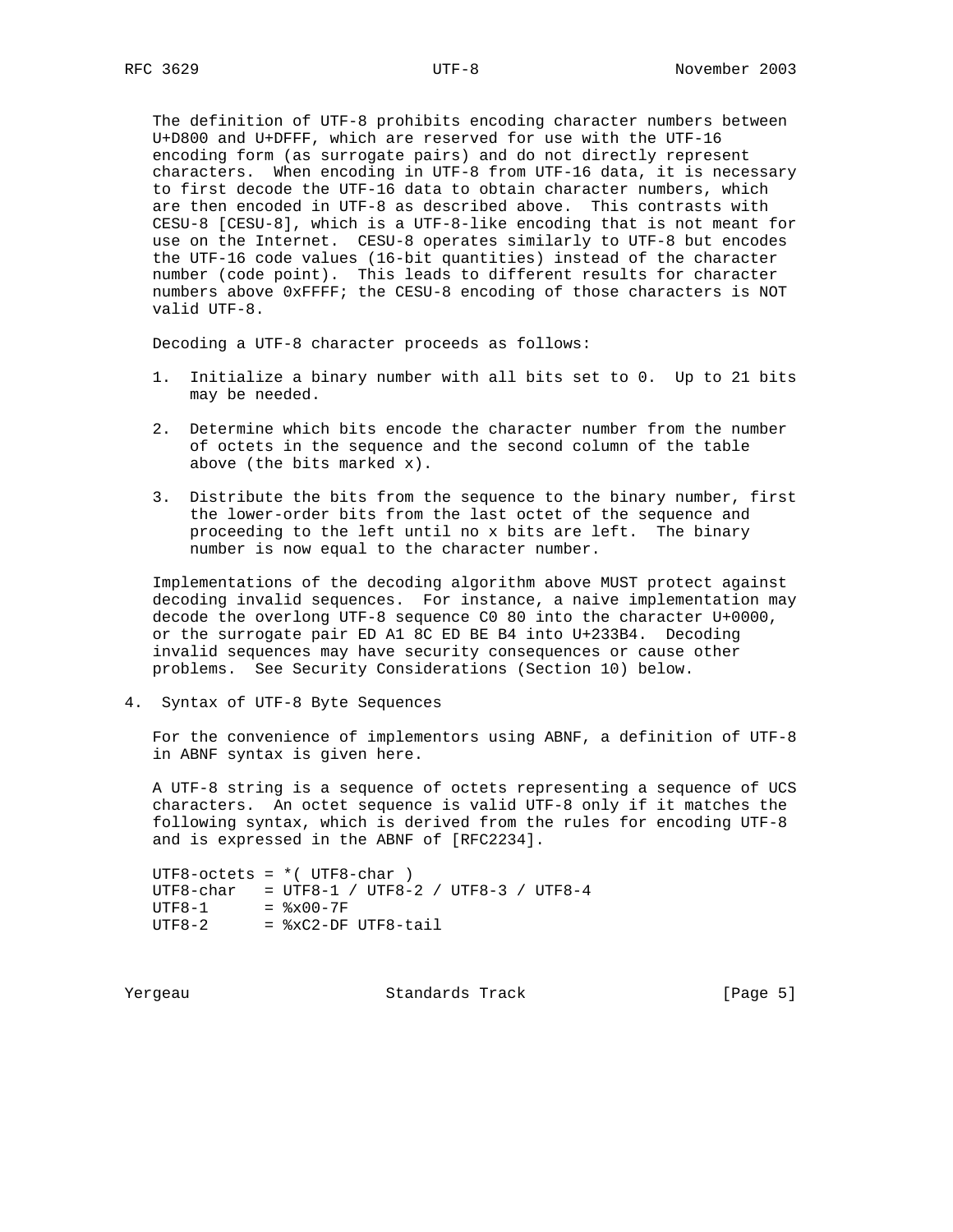| UTF8-3    | $=$ $xE0$ $xA0-BF$ UTF8-tail / $xE1-EC$ 2( UTF8-tail ) /    |
|-----------|-------------------------------------------------------------|
|           | $xED$ $x80-9F$ UTF8-tail / $xE-EF$ 2( UTF8-tail )           |
| TITF8-4   | = $xF0$ $x90-BF$ 2( UTF8-tail ) / $xF1-F3$ 3( UTF8-tail ) / |
|           | $xF4$ $x80-8F$ 2( UTF8-tail )                               |
| UTF8-tail | $=$ $\frac{1}{2} \times 80 - BF$                            |

 NOTE -- The authoritative definition of UTF-8 is in [UNICODE]. This grammar is believed to describe the same thing Unicode describes, but does not claim to be authoritative. Implementors are urged to rely on the authoritative source, rather than on this ABNF.

## 5. Versions of the standards

 ISO/IEC 10646 is updated from time to time by publication of amendments and additional parts; similarly, new versions of the Unicode standard are published over time. Each new version obsoletes and replaces the previous one, but implementations, and more significantly data, are not updated instantly.

 In general, the changes amount to adding new characters, which does not pose particular problems with old data. In 1996, Amendment 5 to the 1993 edition of ISO/IEC 10646 and Unicode 2.0 moved and expanded the Korean Hangul block, thereby making any previous data containing Hangul characters invalid under the new version. Unicode 2.0 has the same difference from Unicode 1.1. The justification for allowing such an incompatible change was that there were no major implementations and no significant amounts of data containing Hangul. The incident has been dubbed the "Korean mess", and the relevant committees have pledged to never, ever again make such an incompatible change (see Unicode Consortium Policies [1]).

 New versions, and in particular any incompatible changes, have consequences regarding MIME charset labels, to be discussed in MIME registration (Section 8).

6. Byte order mark (BOM)

 The UCS character U+FEFF "ZERO WIDTH NO-BREAK SPACE" is also known informally as "BYTE ORDER MARK" (abbreviated "BOM"). This character can be used as a genuine "ZERO WIDTH NO-BREAK SPACE" within text, but the BOM name hints at a second possible usage of the character: to prepend a U+FEFF character to a stream of UCS characters as a "signature". A receiver of such a serialized stream may then use the initial character as a hint that the stream consists of UCS characters and also to recognize which UCS encoding is involved and, with encodings having a multi-octet encoding unit, as a way to

Yergeau Standards Track [Page 6]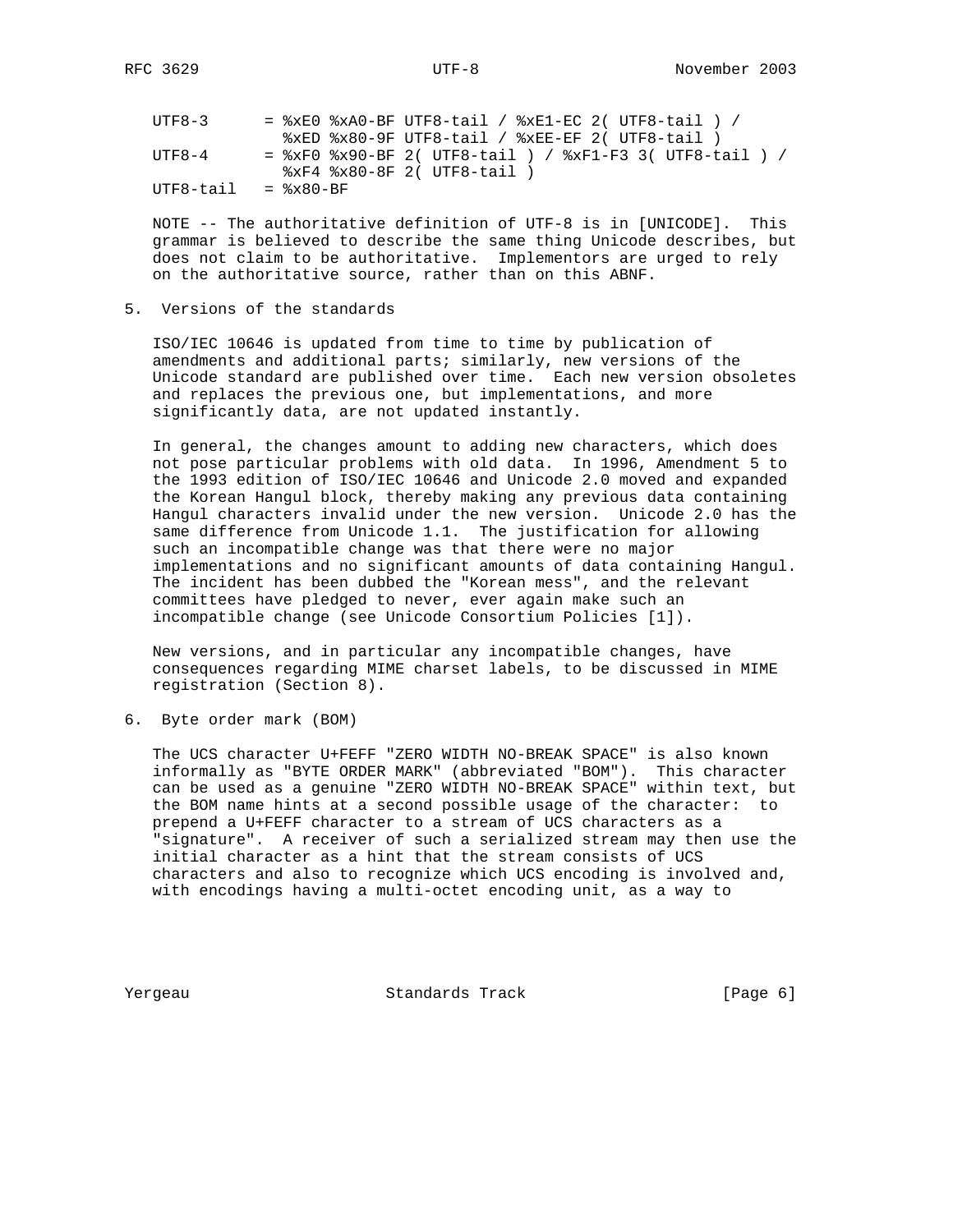recognize the serialization order of the octets. UTF-8 having a single-octet encoding unit, this last function is useless and the BOM will always appear as the octet sequence EF BB BF.

 It is important to understand that the character U+FEFF appearing at any position other than the beginning of a stream MUST be interpreted with the semantics for the zero-width non-breaking space, and MUST NOT be interpreted as a signature. When interpreted as a signature, the Unicode standard suggests than an initial U+FEFF character may be stripped before processing the text. Such stripping is necessary in some cases (e.g., when concatenating two strings, because otherwise the resulting string may contain an unintended "ZERO WIDTH NO-BREAK SPACE" at the connection point), but might affect an external process at a different layer (such as a digital signature or a count of the characters) that is relying on the presence of all characters in the stream. It is therefore RECOMMENDED to avoid stripping an initial U+FEFF interpreted as a signature without a good reason, to ignore it instead of stripping it when appropriate (such as for display) and to strip it only when really necessary.

 U+FEFF in the first position of a stream MAY be interpreted as a zero-width non-breaking space, and is not always a signature. In an attempt at diminishing this uncertainty, Unicode 3.2 adds a new character, U+2060 "WORD JOINER", with exactly the same semantics and usage as U+FEFF except for the signature function, and strongly recommends its exclusive use for expressing word-joining semantics. Eventually, following this recommendation will make it all but certain that any initial U+FEFF is a signature, not an intended "ZERO WIDTH NO-BREAK SPACE".

 In the meantime, the uncertainty unfortunately remains and may affect Internet protocols. Protocol specifications MAY restrict usage of U+FEFF as a signature in order to reduce or eliminate the potential ill effects of this uncertainty. In the interest of striking a balance between the advantages (reduction of uncertainty) and drawbacks (loss of the signature function) of such restrictions, it is useful to distinguish a few cases:

- o A protocol SHOULD forbid use of U+FEFF as a signature for those textual protocol elements that the protocol mandates to be always UTF-8, the signature function being totally useless in those cases.
- o A protocol SHOULD also forbid use of U+FEFF as a signature for those textual protocol elements for which the protocol provides character encoding identification mechanisms, when it is expected that implementations of the protocol will be in a position to always use the mechanisms properly. This will be the case when

Yergeau Standards Track [Page 7]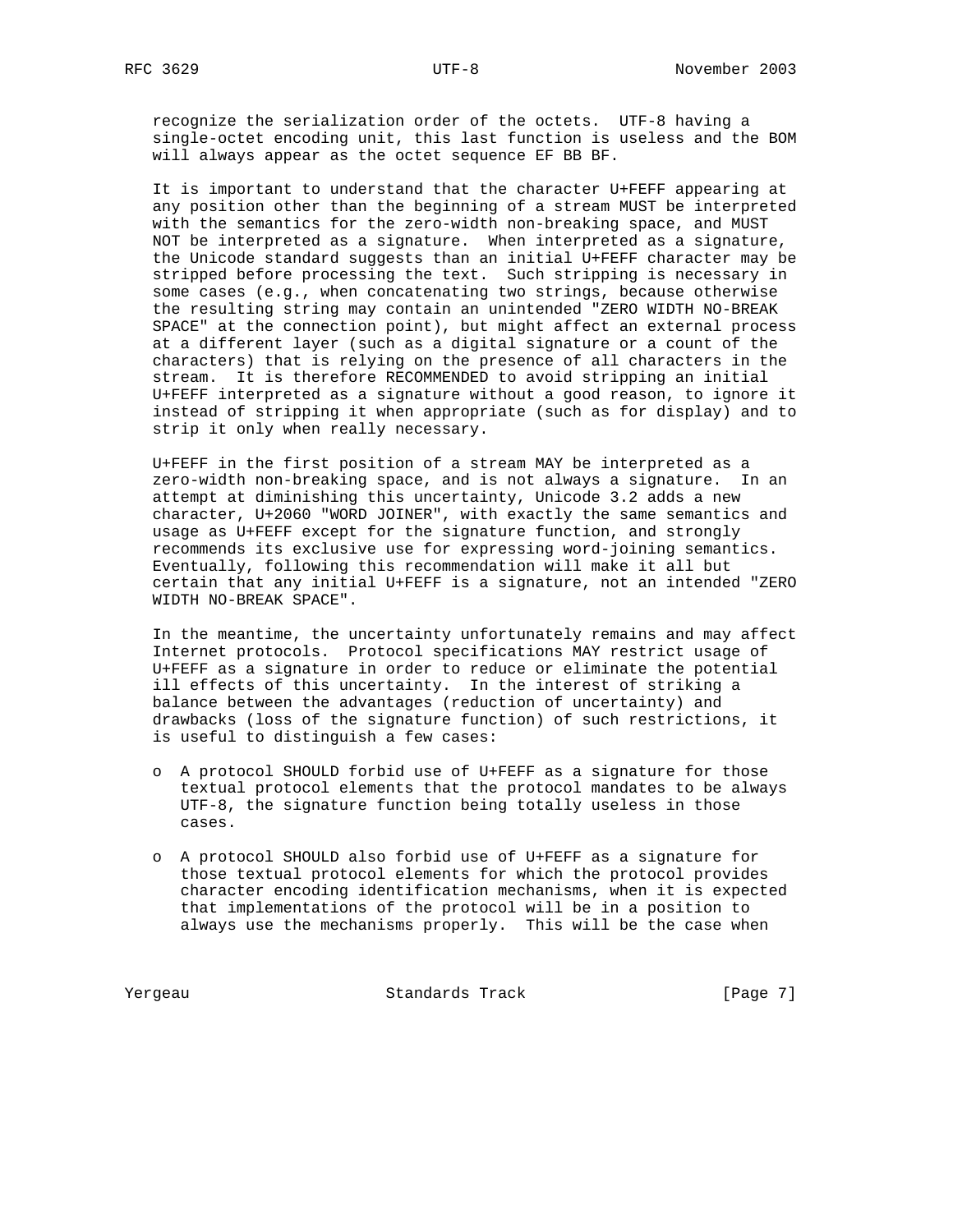the protocol elements are maintained tightly under the control of the implementation from the time of their creation to the time of their (properly labeled) transmission.

 o A protocol SHOULD NOT forbid use of U+FEFF as a signature for those textual protocol elements for which the protocol does not provide character encoding identification mechanisms, when a ban would be unenforceable, or when it is expected that implementations of the protocol will not be in a position to always use the mechanisms properly. The latter two cases are likely to occur with larger protocol elements such as MIME entities, especially when implementations of the protocol will obtain such entities from file systems, from protocols that do not have encoding identification mechanisms for payloads (such as FTP) or from other protocols that do not guarantee proper identification of character encoding (such as HTTP).

 When a protocol forbids use of U+FEFF as a signature for a certain protocol element, then any initial U+FEFF in that protocol element MUST be interpreted as a "ZERO WIDTH NO-BREAK SPACE". When a protocol does NOT forbid use of U+FEFF as a signature for a certain protocol element, then implementations SHOULD be prepared to handle a signature in that element and react appropriately: using the signature to identify the character encoding as necessary and stripping or ignoring the signature as appropriate.

7. Examples

 The character sequence U+0041 U+2262 U+0391 U+002E "A<NOT IDENTICAL TO><ALPHA>." is encoded in UTF-8 as follows:

 --+--------+-----+-- 41 E2 89 A2 CE 91 2E --+--------+-----+--

 The character sequence U+D55C U+AD6D U+C5B4 (Korean "hangugeo", meaning "the Korean language") is encoded in UTF-8 as follows:

 --------+--------+-------- ED 95 9C EA B5 AD EC 96 B4 --------+--------+--------

 The character sequence U+65E5 U+672C U+8A9E (Japanese "nihongo", meaning "the Japanese language") is encoded in UTF-8 as follows:

 --------+--------+-------- E6 97 A5 E6 9C AC E8 AA 9E --------+--------+--------

Yergeau Standards Track [Page 8]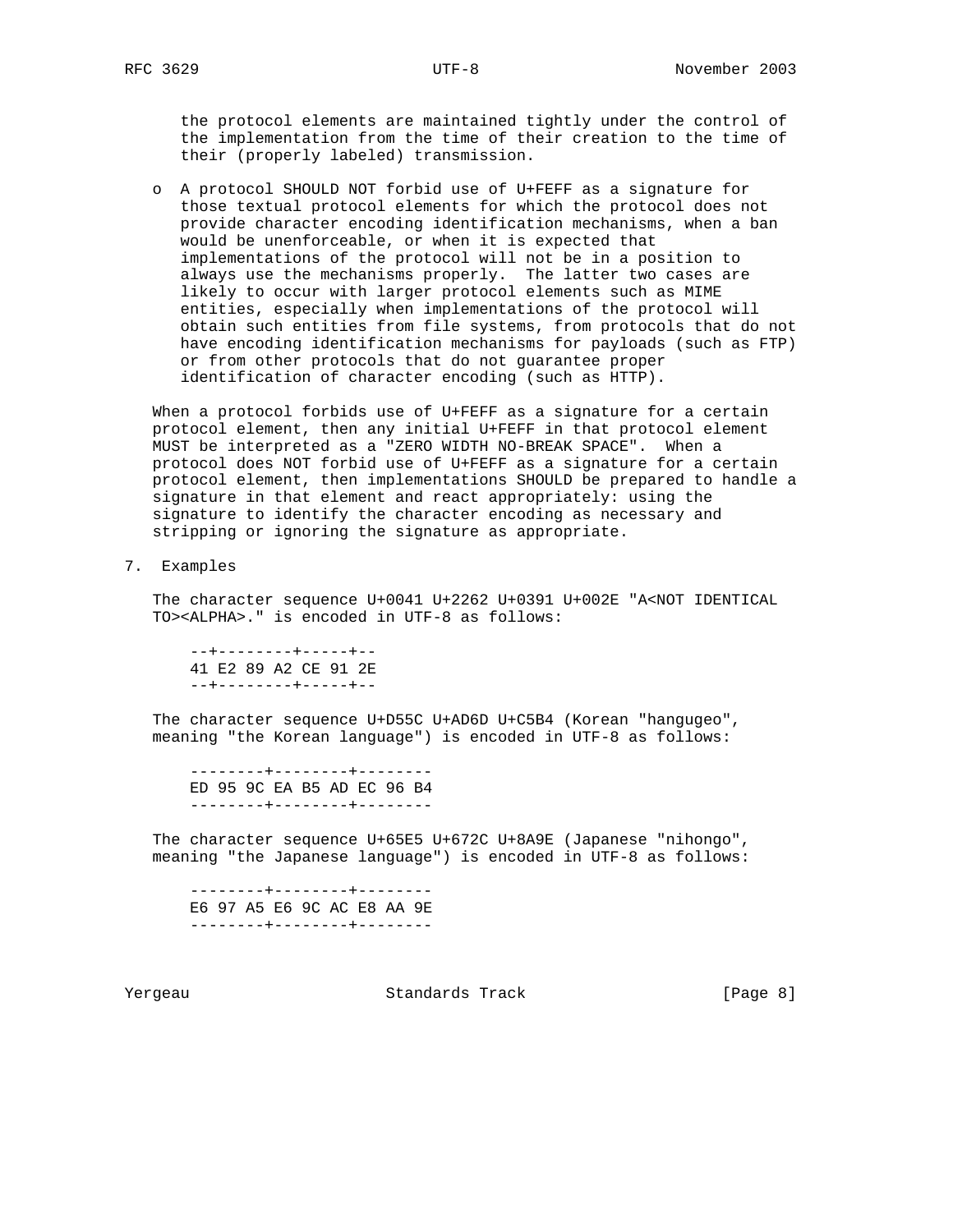The character U+233B4 (a Chinese character meaning 'stump of tree'), prepended with a UTF-8 BOM, is encoded in UTF-8 as follows:

 --------+----------- EF BB BF F0 A3 8E B4 --------+-----------

8. MIME registration

 This memo serves as the basis for registration of the MIME charset parameter for UTF-8, according to [RFC2978]. The charset parameter value is "UTF-8". This string labels media types containing text consisting of characters from the repertoire of ISO/IEC 10646 including all amendments at least up to amendment 5 of the 1993 edition (Korean block), encoded to a sequence of octets using the encoding scheme outlined above. UTF-8 is suitable for use in MIME content types under the "text" top-level type.

 It is noteworthy that the label "UTF-8" does not contain a version identification, referring generically to ISO/IEC 10646. This is intentional, the rationale being as follows:

 A MIME charset label is designed to give just the information needed to interpret a sequence of bytes received on the wire into a sequence of characters, nothing more (see [RFC2045], section 2.2). As long as a character set standard does not change incompatibly, version numbers serve no purpose, because one gains nothing by learning from the tag that newly assigned characters may be received that one doesn't know about. The tag itself doesn't teach anything about the new characters, which are going to be received anyway.

 Hence, as long as the standards evolve compatibly, the apparent advantage of having labels that identify the versions is only that, apparent. But there is a disadvantage to such version-dependent labels: when an older application receives data accompanied by a newer, unknown label, it may fail to recognize the label and be completely unable to deal with the data, whereas a generic, known label would have triggered mostly correct processing of the data, which may well not contain any new characters.

 Now the "Korean mess" (ISO/IEC 10646 amendment 5) is an incompatible change, in principle contradicting the appropriateness of a version independent MIME charset label as described above. But the compatibility problem can only appear with data containing Korean Hangul characters encoded according to Unicode 1.1 (or equivalently ISO/IEC 10646 before amendment 5), and there is arguably no such data to worry about, this being the very reason the incompatible change was deemed acceptable.

Yergeau Standards Track [Page 9]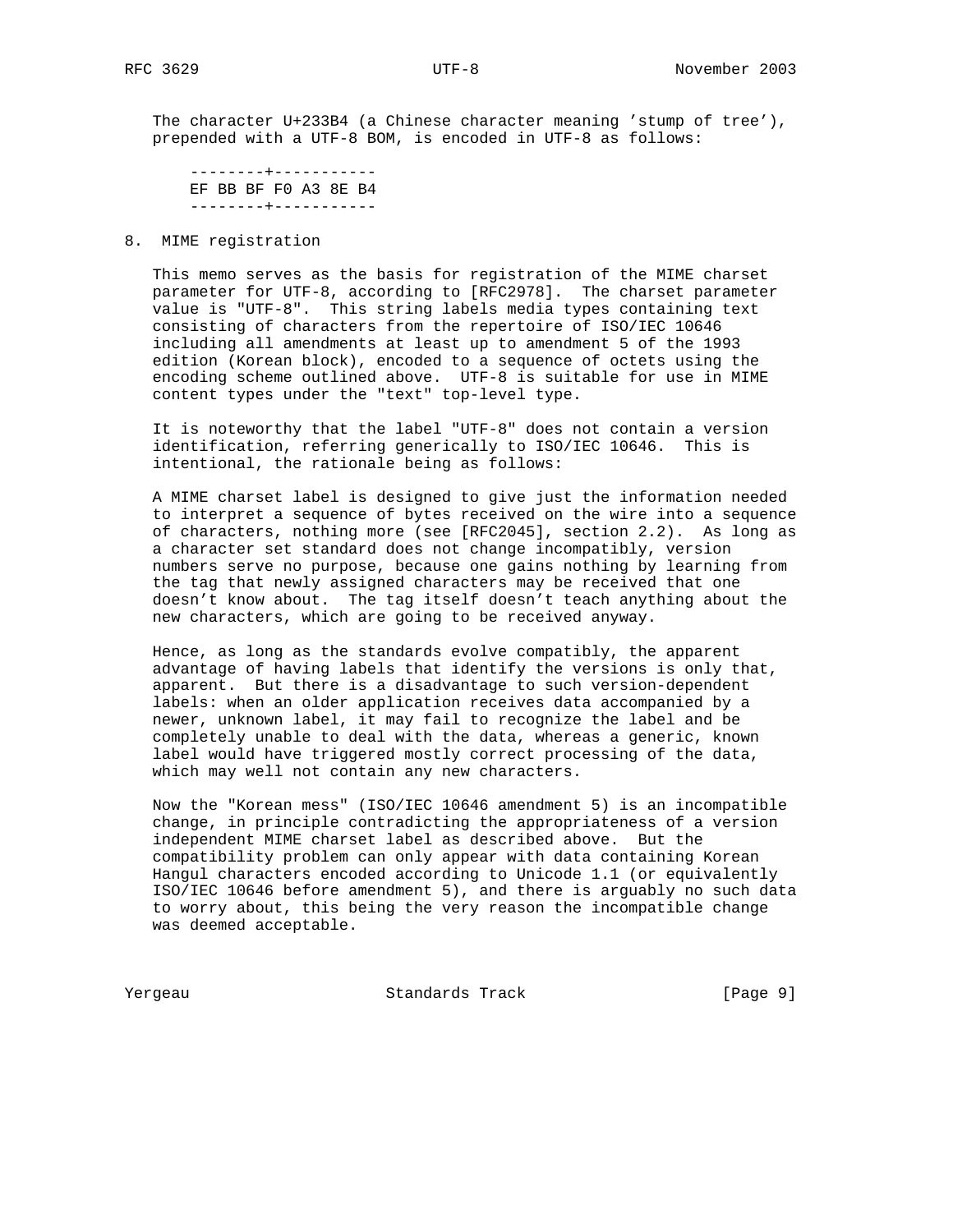In practice, then, a version-independent label is warranted, provided the label is understood to refer to all versions after Amendment 5, and provided no incompatible change actually occurs. Should incompatible changes occur in a later version of ISO/IEC 10646, the MIME charset label defined here will stay aligned with the previous version until and unless the IETF specifically decides otherwise.

### 9. IANA Considerations

 The entry for UTF-8 in the IANA charset registry has been updated to point to this memo.

### 10. Security Considerations

 Implementers of UTF-8 need to consider the security aspects of how they handle illegal UTF-8 sequences. It is conceivable that in some circumstances an attacker would be able to exploit an incautious UTF-8 parser by sending it an octet sequence that is not permitted by the UTF-8 syntax.

 A particularly subtle form of this attack can be carried out against a parser which performs security-critical validity checks against the UTF-8 encoded form of its input, but interprets certain illegal octet sequences as characters. For example, a parser might prohibit the NUL character when encoded as the single-octet sequence 00, but erroneously allow the illegal two-octet sequence C0 80 and interpret it as a NUL character. Another example might be a parser which prohibits the octet sequence 2F 2E 2E 2F ("/../"), yet permits the illegal octet sequence 2F C0 AE 2E 2F. This last exploit has actually been used in a widespread virus attacking Web servers in 2001; thus, the security threat is very real.

 Another security issue occurs when encoding to UTF-8: the ISO/IEC 10646 description of UTF-8 allows encoding character numbers up to U+7FFFFFFF, yielding sequences of up to 6 bytes. There is therefore a risk of buffer overflow if the range of character numbers is not explicitly limited to U+10FFFF or if buffer sizing doesn't take into account the possibility of 5- and 6-byte sequences.

 Security may also be impacted by a characteristic of several character encodings, including UTF-8: the "same thing" (as far as a user can tell) can be represented by several distinct character sequences. For instance, an e with acute accent can be represented by the precomposed U+00E9 E ACUTE character or by the canonically equivalent sequence U+0065 U+0301 (E + COMBINING ACUTE). Even though UTF-8 provides a single byte sequence for each character sequence, the existence of multiple character sequences for "the same thing" may have security consequences whenever string matching, indexing,

Yergeau Standards Track [Page 10]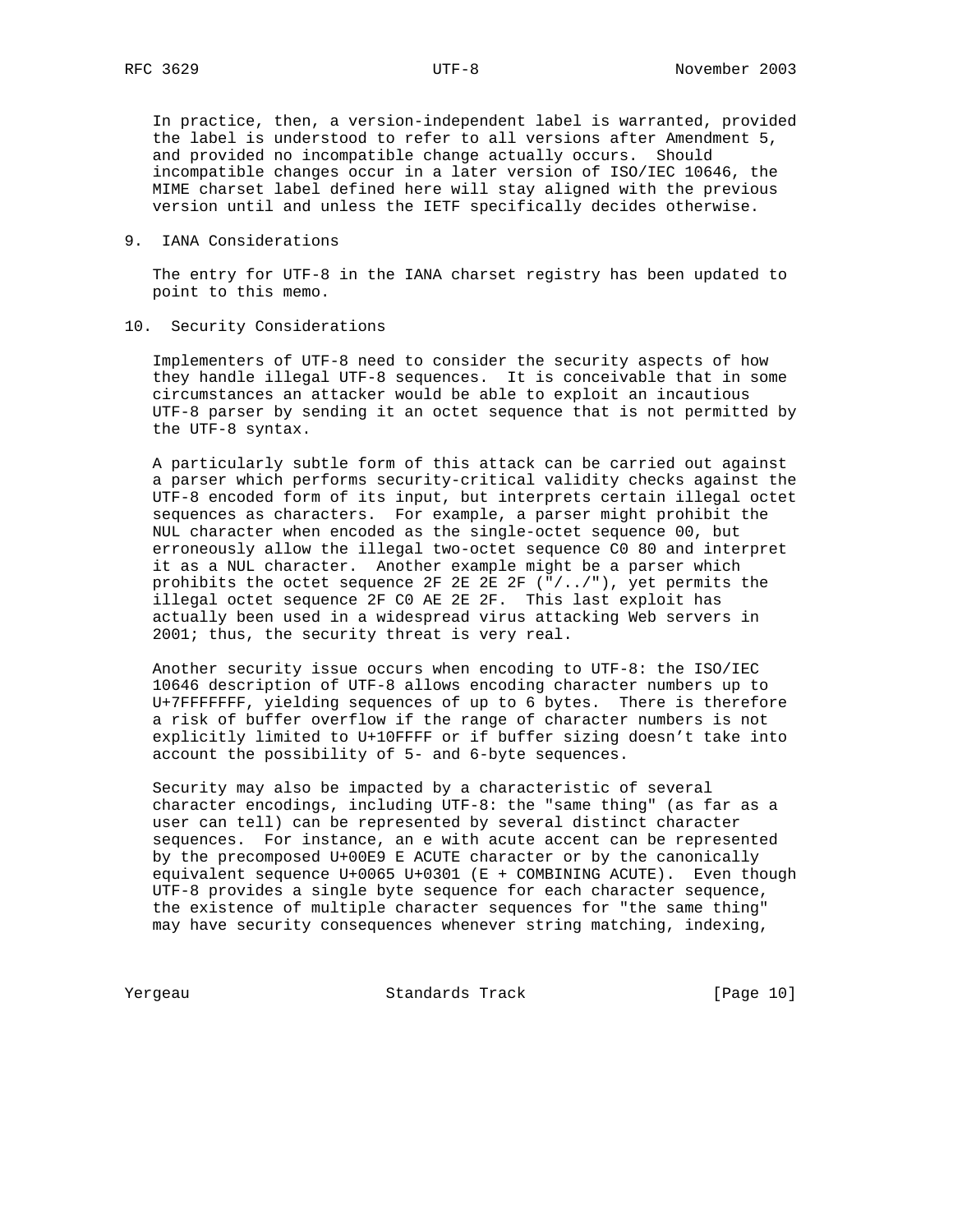searching, sorting, regular expression matching and selection are involved. An example would be string matching of an identifier appearing in a credential and in access control list entries. This issue is amenable to solutions based on Unicode Normalization Forms, see [UAX15].

#### 11. Acknowledgements

 The following have participated in the drafting and discussion of this memo: James E. Agenbroad, Harald Alvestrand, Andries Brouwer, Mark Davis, Martin J. Duerst, Patrick Faltstrom, Ned Freed, David Goldsmith, Tony Hansen, Edwin F. Hart, Paul Hoffman, David Hopwood, Simon Josefsson, Kent Karlsson, Dan Kohn, Markus Kuhn, Michael Kung, Alain LaBonte, Ira McDonald, Alexey Melnikov, MURATA Makoto, John Gardiner Myers, Chris Newman, Dan Oscarsson, Roozbeh Pournader, Murray Sargent, Markus Scherer, Keld Simonsen, Arnold Winkler, Kenneth Whistler and Misha Wolf.

12. Changes from RFC 2279

- o Restricted the range of characters to 0000-10FFFF (the UTF-16 accessible range).
- o Made Unicode the source of the normative definition of UTF-8, keeping ISO/IEC 10646 as the reference for characters.
- o Straightened out terminology. UTF-8 now described in terms of an encoding form of the character number. UCS-2 and UCS-4 almost disappeared.
- o Turned the note warning against decoding of invalid sequences into a normative MUST NOT.
- o Added a new section about the UTF-8 BOM, with advice for protocols.
- o Removed suggested UNICODE-1-1-UTF-8 MIME charset registration.
- o Added an ABNF syntax for valid UTF-8 octet sequences
- o Expanded Security Considerations section, in particular impact of Unicode normalization

Yergeau Standards Track [Page 11]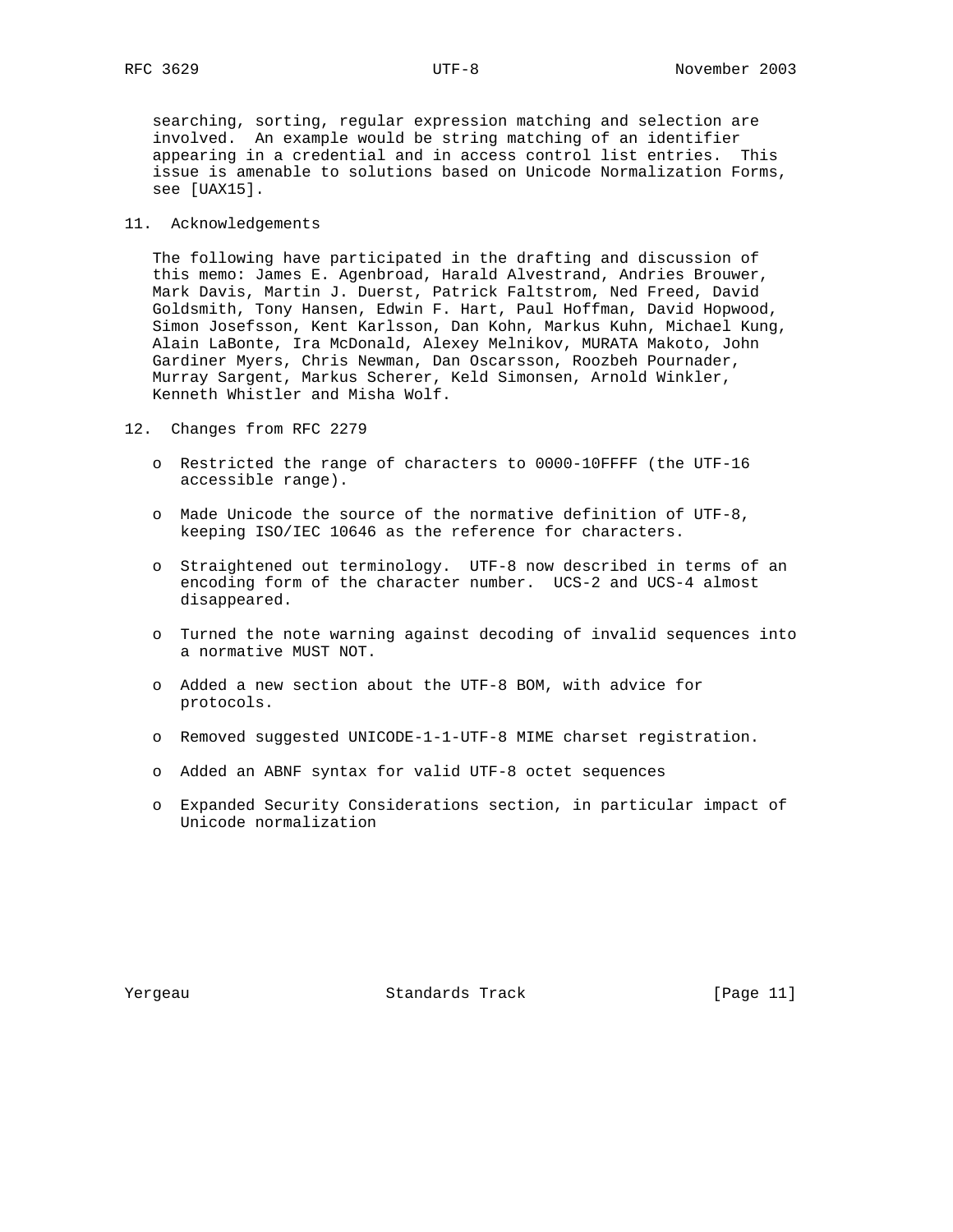- 13. Normative References
	- [RFC2119] Bradner, S., "Key words for use in RFCs to Indicate Requirement Levels", BCP 14, RFC 2119, March 1997.
	- [ISO.10646] International Organization for Standardization, "Information Technology - Universal Multiple-octet coded Character Set (UCS)", ISO/IEC Standard 10646, comprised of ISO/IEC 10646-1:2000, "Information technology -- Universal Multiple-Octet Coded Character Set (UCS) -- Part 1: Architecture and Basic Multilingual Plane", ISO/IEC 10646-2:2001, "Information technology -- Universal Multiple-Octet Coded Character Set (UCS) -- Part 2: Supplementary Planes" and ISO/IEC 10646- 1:2000/Amd 1:2002, "Mathematical symbols and other characters".
	- [UNICODE] The Unicode Consortium, "The Unicode Standard -- Version 4.0", defined by The Unicode Standard, Version 4.0 (Boston, MA, Addison-Wesley, 2003. ISBN 0-321-18578-1), April 2003, <http://www.unicode.org/unicode/standard/ versions/enumeratedversions.html#Unicode\_4\_0\_0>.
- 14. Informative References
	- [CESU-8] Phipps, T., "Unicode Technical Report #26: Compatibility Encoding Scheme for UTF-16: 8-Bit (CESU-8)", UTR 26, April 2002, <http://www.unicode.org/unicode/reports/tr26/>.
	- [FSS\_UTF] X/Open Company Ltd., "X/Open Preliminary Specification -- File System Safe UCS Transformation Format (FSS-UTF)", May 1993, <http://wwwold.dkuug.dk/jtc1/sc22/wg20/docs/ N193-FSS-UTF.pdf>.
	- [RFC2045] Freed, N. and N. Borenstein, "Multipurpose Internet Mail Extensions (MIME) Part One: Format of Internet Message Bodies", RFC 2045, November 1996.
	- [RFC2234] Crocker, D. and P. Overell, "Augmented BNF for Syntax Specifications: ABNF", RFC 2234, November 1997.
	- [RFC2978] Freed, N. and J. Postel, "IANA Charset Registration Procedures", BCP 19, RFC 2978, October 2000.

Yergeau Standards Track [Page 12]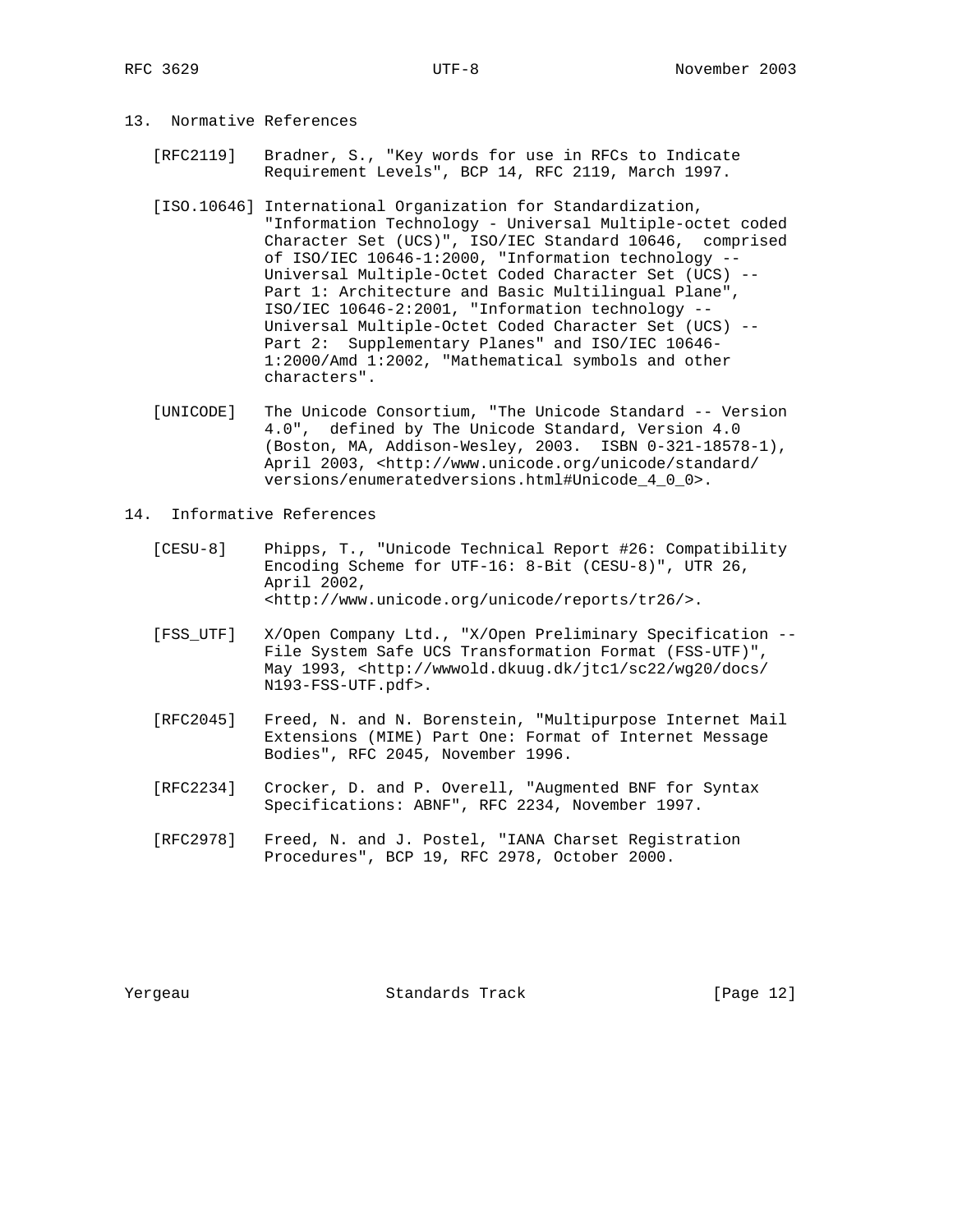- [UAX15] Davis, M. and M. Duerst, "Unicode Standard Annex #15: Unicode Normalization Forms", An integral part of The Unicode Standard, Version 4.0.0, April 2003, <http:// www.unicode.org/unicode/reports/tr15>.
- [US-ASCII] American National Standards Institute, "Coded Character Set - 7-bit American Standard Code for Information Interchange", ANSI X3.4, 1986.

### 15. URIs

[1] <http://www.unicode.org/unicode/standard/policies.html>

#### 16. Intellectual Property Statement

 The IETF takes no position regarding the validity or scope of any intellectual property or other rights that might be claimed to pertain to the implementation or use of the technology described in this document or the extent to which any license under such rights might or might not be available; neither does it represent that it has made any effort to identify any such rights. Information on the IETF's procedures with respect to rights in standards-track and standards-related documentation can be found in BCP-11. Copies of claims of rights made available for publication and any assurances of licenses to be made available, or the result of an attempt made to obtain a general license or permission for the use of such proprietary rights by implementors or users of this specification can be obtained from the IETF Secretariat.

 The IETF invites any interested party to bring to its attention any copyrights, patents or patent applications, or other proprietary rights which may cover technology that may be required to practice this standard. Please address the information to the IETF Executive Director.

17. Author's Address

 Francois Yergeau Alis Technologies 100, boul. Alexis-Nihon, bureau 600 Montreal, QC H4M 2P2 Canada

 Phone: +1 514 747 2547 Fax: +1 514 747 2561 EMail: fyergeau@alis.com

Yergeau Standards Track [Page 13]